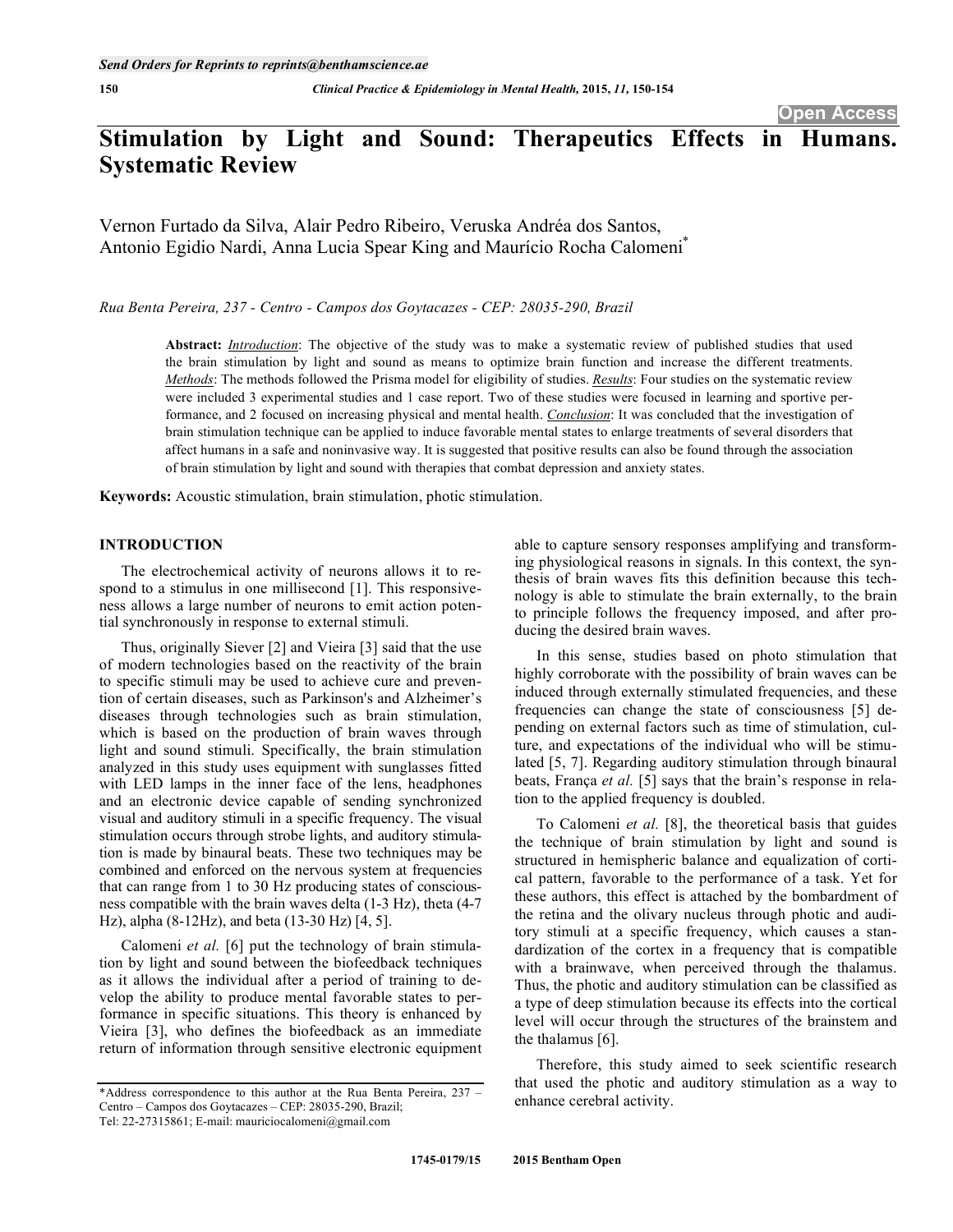# **METHODOLOGY**

# **Eligibility Criteria**

The methodology of this study follows the PRISMA model (preferred reporting items for systematic reviews and meta-analysis) for the determination of eligibility.

- 1- Type of studies The studies were randomized clinical trials, prospective cohort studies, cross-sectional observational studies, and case-control studies to generate evidence regarding the effects and impact of photic and auditory stimulation in the treatment of psychomotor sequels.
- 2- Types of participants No limitation in terms of age and gender but with one or more associated pathologies.
- 3- Type of intervention Any type of intervention applied in humans and associated with brain stimulation by light and sound.
- 4- Types of measures Level of motor skills, functional autonomy, brain processing speed, focused attention, and reaction time.

# **Sources of Information**

The articles included in this study were selected on searches in the database PubMed, Scielo, Lilacs, and Google Scholar in May 2014, without restrictions in any of the databases. From own references found in the electronic databases, a manual search was also performed.

# **Search**

All searches in the database used the terms "stimulation by light and sound," "brain increase," and "human" in both Portuguese and English languages.

# *Stimulation by Light and Sound Clinical Practice & Epidemiology in Mental Health,* **2015***, Volume 11* **151**

The selection of studies was conducted by two independent authors that sought a consensus in case of disagreement. The evaluation consisted in the filtering of the studies, from the analysis of the title, followed by summary and analysis. To solve possible disagreements between the two experts, a third evaluator was requested for the due order. Complete relevant articles were obtained and evaluated with inclusion and exclusion criteria described below.

# **Search of Data**

The following data were extracted from the articles: sample size, characteristics of participants, type of intervention, and meaningful main results. In addition to these, several other information about methods and results were collected. These procedures were performed by two independent investigators, who have reached a consensus in the case of divergence.

# **Exclusion Criteria**

The articles used drugs in their interventions, which did not implement the visual and auditory stimuli as a way to optimize brain activity and which have drawn on animal models in research development.

# **Limitations**

Among the possibility to stimulate brain activity, the light and sound are the least clinically tested. Therefore, the production of a systematic review can seem to be premature because of evident lack of scientific studies that used light and sound stimulation in their interventions. However, the published studies in other areas of knowledge indicate that application of brain stimulation by light and sound produces a mental state that improves the effects of different interventions.



**Fig. (1).** Flow diagram of selected studies.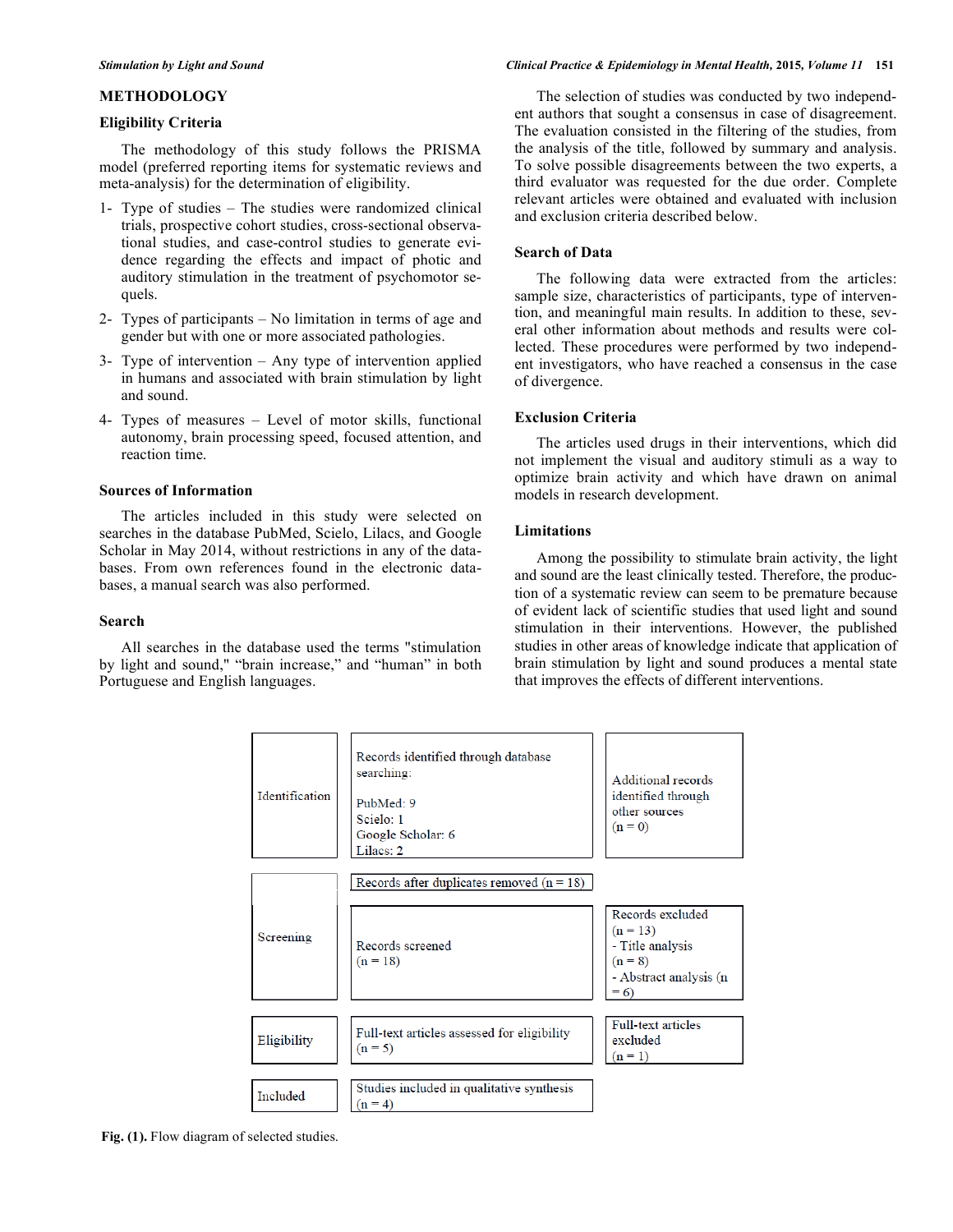Furthermore, this research does not claim to indicate the brain stimulation by light and sound as an efficient technique to be used in combination with interventions in the mental health field. The aim with this systematic review, despite apparent limitation by the lack of studies, is to provide researchers with mental health access to the results produced through the application of brain stimulation by light and sound, and thus, stimulate interest for this technique is more widely tested in the mental health area (Fig. **1**).

# **RESULTS**

Within the included studies for qualitative synthesis, three were experimental studies, and one was a case report. In this way, the first study selected, after applying the criteria defined in the methodology, used the photic and auditory stimulation associated with motor practice. In this study, Vieira [3] observed the effects of photic and auditory stimulation associated with a complex motor practice in mental functions of 37 individuals, both genders and ages between 68 and 78 years, with Alzheimer's disease. The sample was randomly divided into 3 groups that received different levels of stimulation. The first of those groups received the photic and auditory stimulation associated with practice of psychomotor activities dependent on high levels of memory. Another group participated in a psychomotor training associated with a placebo of photic and auditory stimulation. Finally, the third group of the study maintained the common treatment applied to patients with Alzheimer's disease and received the photic and auditory stimulation. The results obtained after training show a gain in cortical performance of the overstimulated group when compared with the less stimulated one, with an increase in the cortical activity in specific regions of the brain as presented in brain mapping results (EEG).

Another study conducted by Calomeni and colleagues [8] verified the effects of photic and auditory stimulation associated with imagery in the heart rate variable. For this, the authors stimulated a frequency of 20 Hz (beta wave) in the cortex of 10 sportsmen, with mean age  $14 \pm 0.7$  years. The total time of stimulation was 10 minutes and was requested from individuals that mentally simulate (imagery) situation that occurs in training and normal games. All process of stimulation occurred 1 h before the start of a training routine, which guarantees the absence of stressors related to training or competitive situation. Even under these conditions, the results show physiological adaptations even without the influence of these stressors.

In the same sense, Ribeiro Júnior *et al.* [1] observed the effect of photic and auditory stimulation in the variable reaction time and skilled motor-cognitive efficiency of 20 football players. The athletes were divided into two groups of 10 individuals that performed a task: kicking a ball in a specific quadrant marked in the goal area in response to a random light stimulus. The performance in the task and the speed of mental processing through the motor reaction time were evaluated, that is, the time that each athlete lingered to identify and hit the indicated quadrant by light signal. In the treatment, the soccer players who formed the experimental group had brain activity equalized at 11 Hz (alpha wave) during 20 minutes by a period of 2 weeks. The results show that the experimental group obtained significant gains in

improving the reaction time when compared with the control group, and inside the experimental group, the combined training produced significant improvements if compared pretest and posttest.

In the last study included for systematic review, Calomeni *et al.* [6] conducted a case study that applied the photic and auditory stimulation associated with the imagery to produce a functional improvement in deteriorated movement patterns as a result of stroke. To achieve this objective, the studies stimulated the alpha brainwave in the frequencies 8, 9, and 11 Hz alternately in 4 subjects of the sample, associated with the mental practice of motor gesture evaluation (imagery) and the visualization of people performing the same movement without any functional limitations. After the 12 30-minute sessions of the proposed intervention, it was found that all individuals evaluated achieved significant gains in the function of the motor gesture evaluated both in terms of runtime as the functional quality of movement. According to the authors, this means that the intervention proposed in the study can be used as an adjunctive therapy in the recovery of motor sequels through increasing the efficiency of neuronal function (Table **1**).

#### **DISCUSSION**

Although the study conducted by França [5] was not included in the systematic review because of failure to meet the criteria of the adopted inclusion, it represents an important milestone because it sought to develop an inducer of brain waves at lower costs and with greater possibility of customization. Due to bring knowledge that were fundamental to this study.

The study conducted by Vieira [3] proposed the investigation of the behavior of brain frequencies in the performance of cognitive motor skills and the potential memory in individual with Alzheimer's disease. The author justify the utilization of photic and auditory stimulation techniques because of wide applicability to the prevention and treatment of some diseases such as Parkinson's and Alzheimer's disease until the use in training for sportive practice and learning. It was concluded that psychomotor activities associated with photic and auditory stimulation possibly incited neuroplastic processes through new neural interconnections and that this brain's ability to self-organize is also present in elders with Alzheimer's disease.

Differently of Vieira [3], Calomeni *et al.* [8] determined whether the photic and auditory stimulation associated with the imagery would produce significant changes in heart rate of basketball players even in the absence of physical stimuli or stressor agents. The authors concluded that, although many studies have agreed with the idea of great susceptibility of heart rate to motor events in potentially stressful situations, no paper has been found that observed the variation of heart rate when the only influencing factor was a mental task, and in this sense, they checked that the photic and auditory stimulation associated with imagery produced significant changes in heart rate even in the absence of physical stimuli or stressor agents and that this effect can be used as a means for preparation of individuals that aim to improve the blood supply before an intense activity or a stressful situation without performing specific physical movements.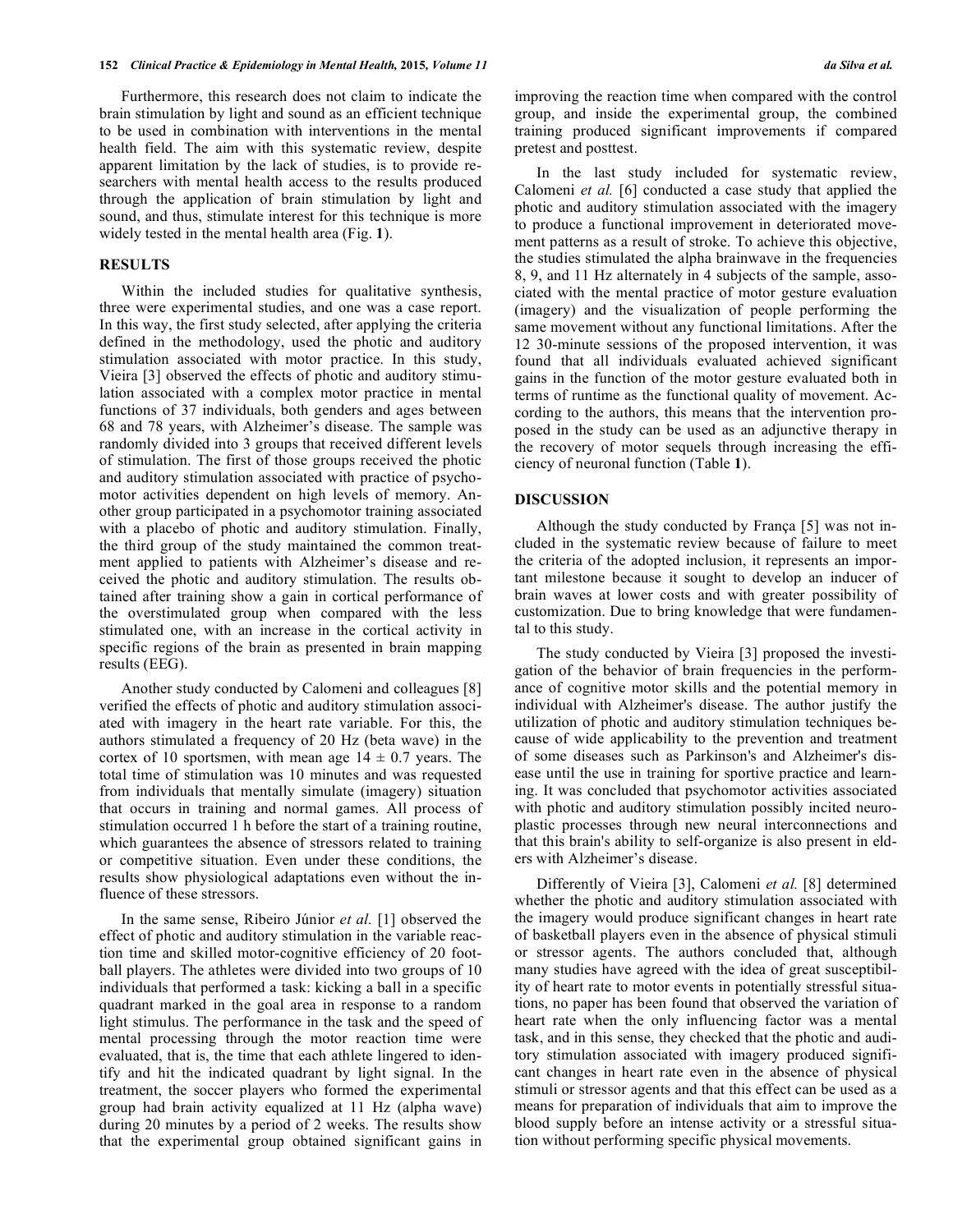| Table 1. | Summary of the effects of photic and auditory stimulation work. |  |  |
|----------|-----------------------------------------------------------------|--|--|
|----------|-----------------------------------------------------------------|--|--|

| Author                                | Objective                                                                                                                                                                                     | ${\bf N}$      | Design                | <b>Outcomes</b>                                                                                                                                                                                                                                                                                                                                                                                                                    | <b>Type of Intervention</b>                                                                                                                                                                                                                                                                       | <b>Assessments</b>                                                                                                                                                                                                                                                                                                                                |
|---------------------------------------|-----------------------------------------------------------------------------------------------------------------------------------------------------------------------------------------------|----------------|-----------------------|------------------------------------------------------------------------------------------------------------------------------------------------------------------------------------------------------------------------------------------------------------------------------------------------------------------------------------------------------------------------------------------------------------------------------------|---------------------------------------------------------------------------------------------------------------------------------------------------------------------------------------------------------------------------------------------------------------------------------------------------|---------------------------------------------------------------------------------------------------------------------------------------------------------------------------------------------------------------------------------------------------------------------------------------------------------------------------------------------------|
| Vieira,<br>Mário<br>Antônio<br>Moraes | To investigate the<br>functioning of brain<br>frequencies compara-<br>tively to the perform-<br>ance of a task and the<br>potential for memory<br>in individuals with<br>Alzheimer's disease. | 37             | Experimental<br>study | The results obtained after<br>training pointed to a gain in<br>cortical performance of the<br>group over stimulated,<br>compared with less stimu-<br>lated, being confirmed<br>increase in cortical activity<br>in specific brain regions<br>depicted in the results of<br>brain mapping (EEG) in the<br>stimulated groups.                                                                                                        | The groups participated in<br>psychomotor tests with high<br>cognitive analysis, as well<br>as recognition of spa-<br>tial/temporal positions of<br>objects and the body on the<br>previously seen environ-<br>ment. Two of the groups<br>underwent a stimulation<br>protocol by light and sound. | Data on the cortical activity<br>for motor EEG and cogni-<br>tive and skillful perform-<br>ances were evaluated before<br>and after the program of<br>training of the cortical<br>activity by light and sound.                                                                                                                                    |
| Calomeni<br>et al.                    | To check heart rate<br>variation of young<br>athletes caused by a<br>session of photic and<br>auditory stimulation<br>associated with im-<br>agery in a training<br>session.                  | 10             | Experimental<br>study | The proposed intervention<br>produced physiological<br>adaptations even in the<br>absence of physical move-<br>ment and real sporting<br>emotions.                                                                                                                                                                                                                                                                                 | Brain stimulation by light<br>and sound in a frequency of<br>20 Hz associate a protocol<br>of mental simulation.                                                                                                                                                                                  | The heart frequency at<br>different moments was<br>assessed.                                                                                                                                                                                                                                                                                      |
| Ribeiro<br>Júnior et al.              | To verify the effect of<br>cortical stimulation<br>on reaction time and<br>skill cognitive-motor<br>efficiency among<br>soccer players.                                                       | 20             | Experimental<br>study | The experimental group<br>obtained significant gain in<br>improvement of reaction<br>time when compared with<br>the control group. The<br>group that received the<br>combined training obtained<br>significant improvement<br>when compared before and<br>after the test. It was con-<br>cluded that through the<br>combined training, motor<br>learning can be improved<br>for several areas in terms of<br>knowledge and sports. | Alpha waves were stimu-<br>lated through light and<br>sound by 10 sessions of 20<br>minutes associated to men-<br>tal training of a specific<br>motor action of football.                                                                                                                         | The success rate at motor<br>action and the reaction time<br>was assessed.                                                                                                                                                                                                                                                                        |
| Calomeni<br>et al.                    | To check the effects<br>of brain stimulation<br>associated with im-<br>agery, as biofeedback<br>training for the recov-<br>ery of motor functions<br>deteriorated by stroke.                  | $\overline{4}$ | Case report           | The results show improve-<br>ment in performance of<br>task, both in the execution<br>time and in the functional<br>quality of movement, and it<br>is concluded that the im-<br>provement is more related<br>to the increase in the effi-<br>ciency of neuronal function.                                                                                                                                                          | The training period com-<br>prised 12 sessions of 30<br>minutes of stimulation by<br>light and sound, as well as<br>imaging procedure. The<br>intervention phase was<br>applied three times a week<br>in alternate days.                                                                          | The first dependent variable<br>measured was the level of<br>neuron activity as related to<br>the area where the elec-<br>trodes were positioned on<br>the head of the patient. The<br>other two dependent vari-<br>ables were the level of<br>functionality of the sub-<br>ject's upper limbs and the<br>time of experimental task<br>execution. |

Still in the sports context, Ribeiro Júnior *et al.* [1] sought to determine the effect of photic and auditory stimulation in the variable reaction time and skilled cognitive-motor efficiency in soccer players. The adopted procedure produced in the players of experimental group a statistically significant improvement in the motor performance and consequently in the mental processing. Important fact registered by Ribeiro Júnior *et al.* [1] was that before intervention, the experimental group had lower performance when compared with the control group. After stimulation, the experimental group started to have higher performance compared with the control group. Thus, they concluded that this study opens a great possibility of the emergence of a new technique to motorcognitive learning, based on the methodology developed, supposing that athletes can have a transfer of the registered gains for any sport that requires improvement in motor efficiency.